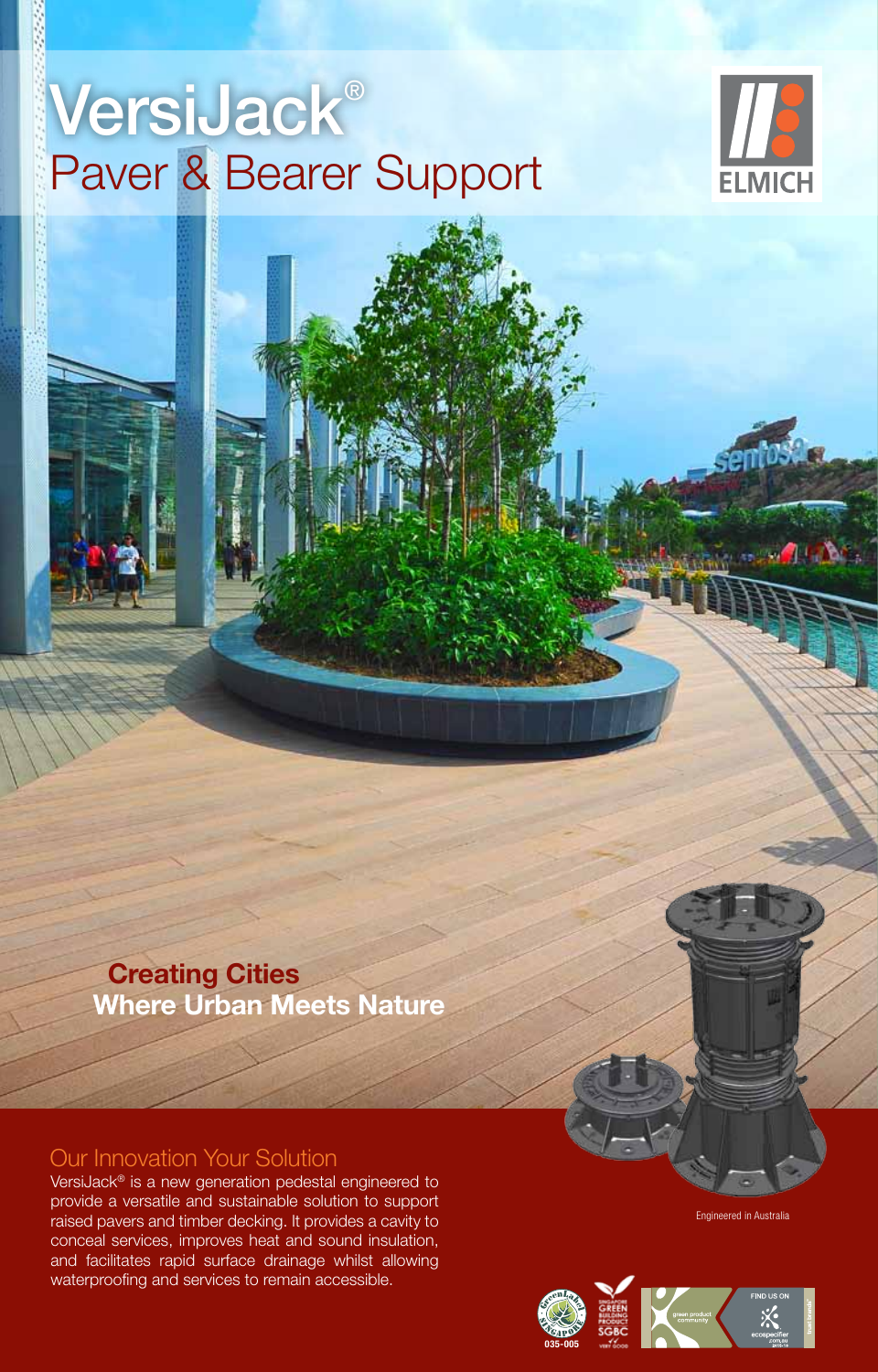# VersiJack®

VersiJack® is a new generation pedestal engineered to provide a versatile and sustainable solution to support raised pavers and timber decking. It provides a cavity to conceal services, improves heat and sound insulation, and facilitates rapid surface drainage whilst allowing waterproofing and services to remain accessible. It also eliminates efflorescence and algae growth and reduces paver installation cost.

#### About VersiJack®

VersiJack® is a height and slope adjustable pedestal for paver and decking support engineered to reduce material, construction and lifecycle costs.

It caters to a wide range of height requirements, from 37mm -1016mm, using only three main components parts (Top, Extender and Base).

Accessories include top and bottom slope-correctors, spacer tabs, height extenders and bearer holders.

#### High Compressive Strength

VersiJack® has high ultimate compressive strength for various height combinations.

#### Supports Green Building Certification

VersiJack® is manufactured from recycled plastics which meet European Union RoHS requirements.

#### Advantages

- 
- 
- Top and/or bottom slope correction Easily removed and reused



*VersiJack® provides stable support for installation of decking* 



*VersiJack® allows easy accessibility to services when required*

- Easy to install and lightweight Supports Green Building certification
- Progressive height increments Made from recycled plastics
	-

#### Construction Benefits

VersiJack® provides a quick to install alternative to on-site fabricated concrete or metal piers.

*Slope Corrector*

*Spacer Tab*

*Locking Ring*

*Pedestal Top*

*Pedestal Base*

*Extender*

It allows convenient progressive height adjustments and correction for fall. Desired height is secured with integrated Locking Rings.

The large flat base and rounded edges do not penetrate and compromise waterproofing membranes. The base flange design prevents water ponding and breeding of pests.

Unique VersiJack® Turning Tool connected to a power drill permits height adjustments to be made with minimum effort.



*Turning Tool greatly reduces the time needed for height adjustments*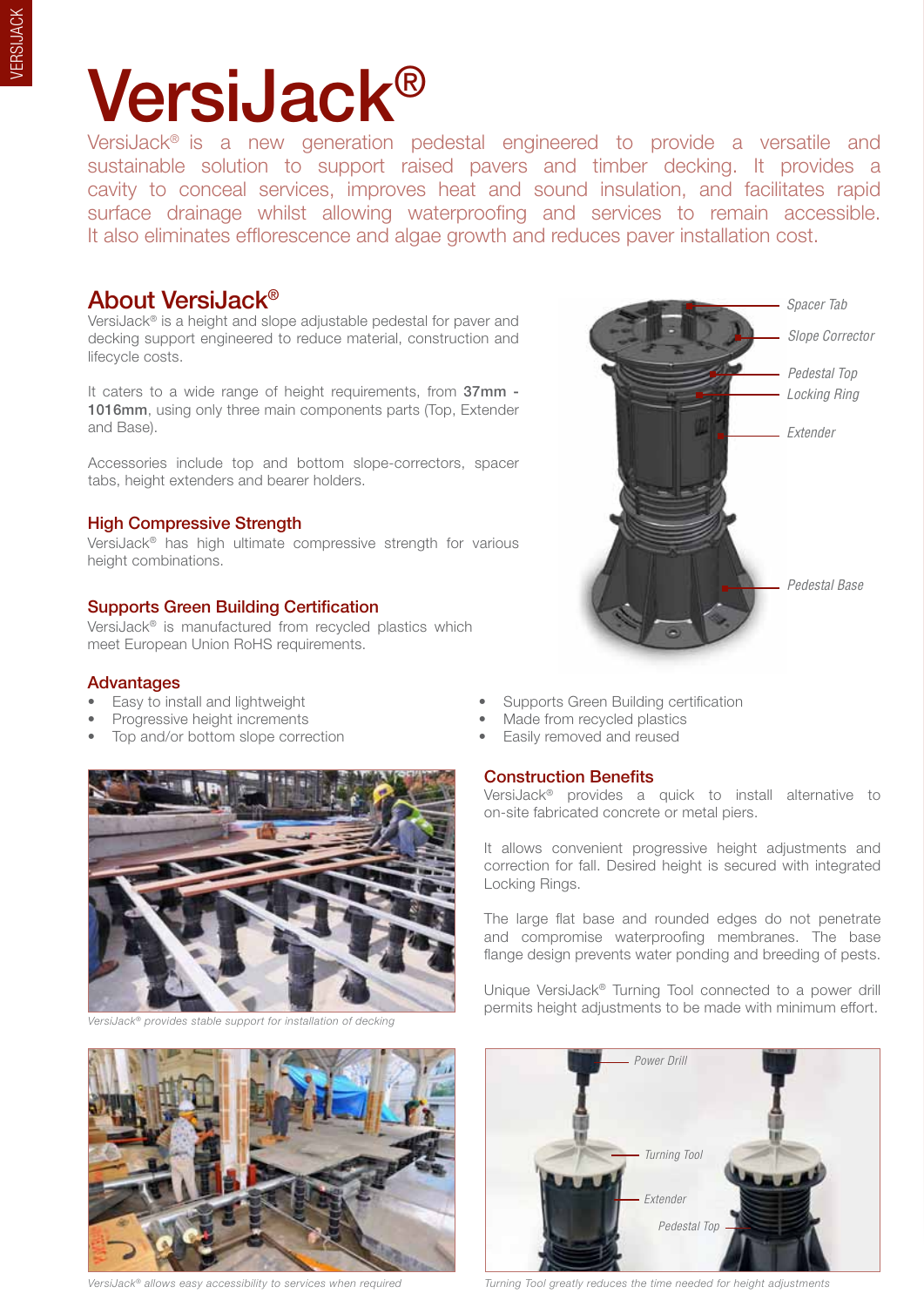Distinctive Features

Top Slope C Top Slope Correctors provide for slope compensation up to 5%, keeping pavers

level on a sloping surface.

#### Bottom Slope Corrector

Bottom Slope Correctors allow pedestals to remain firmly upright on incline of up to 5%.

# *Top Slope Corrector*

#### Bearer Holder

Bearer Holders accomodate bearer width from 35mm to 80mm to keep bearers firmly in place on pedestals.



#### Locking Ring

Locking Rings ensure pedestals are secured at desired heights and are easily removed when not required.

#### Spacer Tab

Spacer Tabs with thickness from 2mm to 10mm cater for different gap sizes between pavers.



#### Variable Angle Spacer Tab **NEW**

Variable Angle Spacer Tabs allow pedestals to support up to 8 pavers with different corner angles.







*VersiJack® has international design registrations and patents pending.*

## Projects